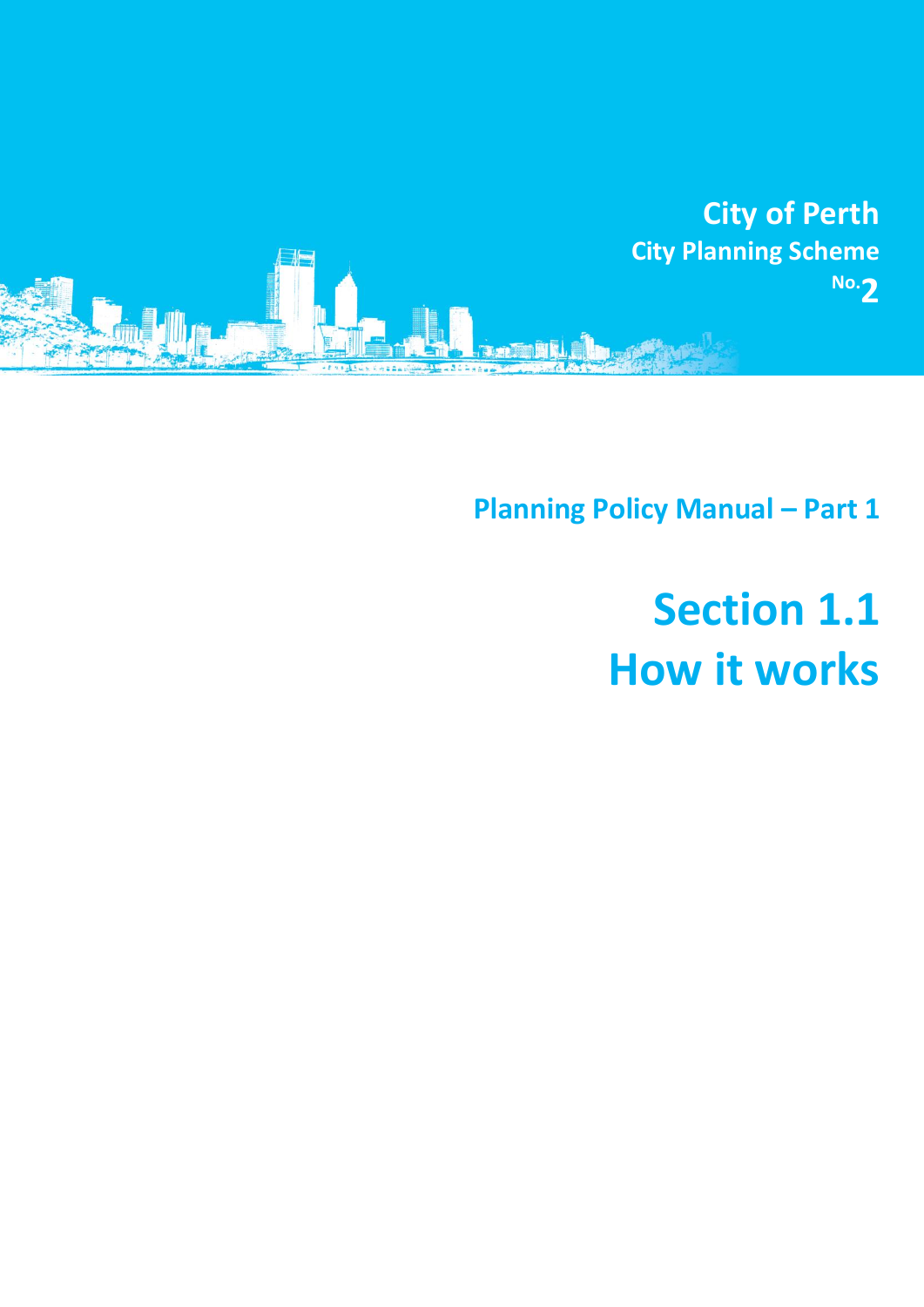

| <b>Version #</b> | <b>Decision Reference</b> | <b>Synopsis</b> |
|------------------|---------------------------|-----------------|
|                  | 26 June 2001              | Adopted         |
| 2                | 11 April 2017             | Amended         |
|                  |                           |                 |
|                  |                           |                 |
|                  |                           |                 |
|                  |                           |                 |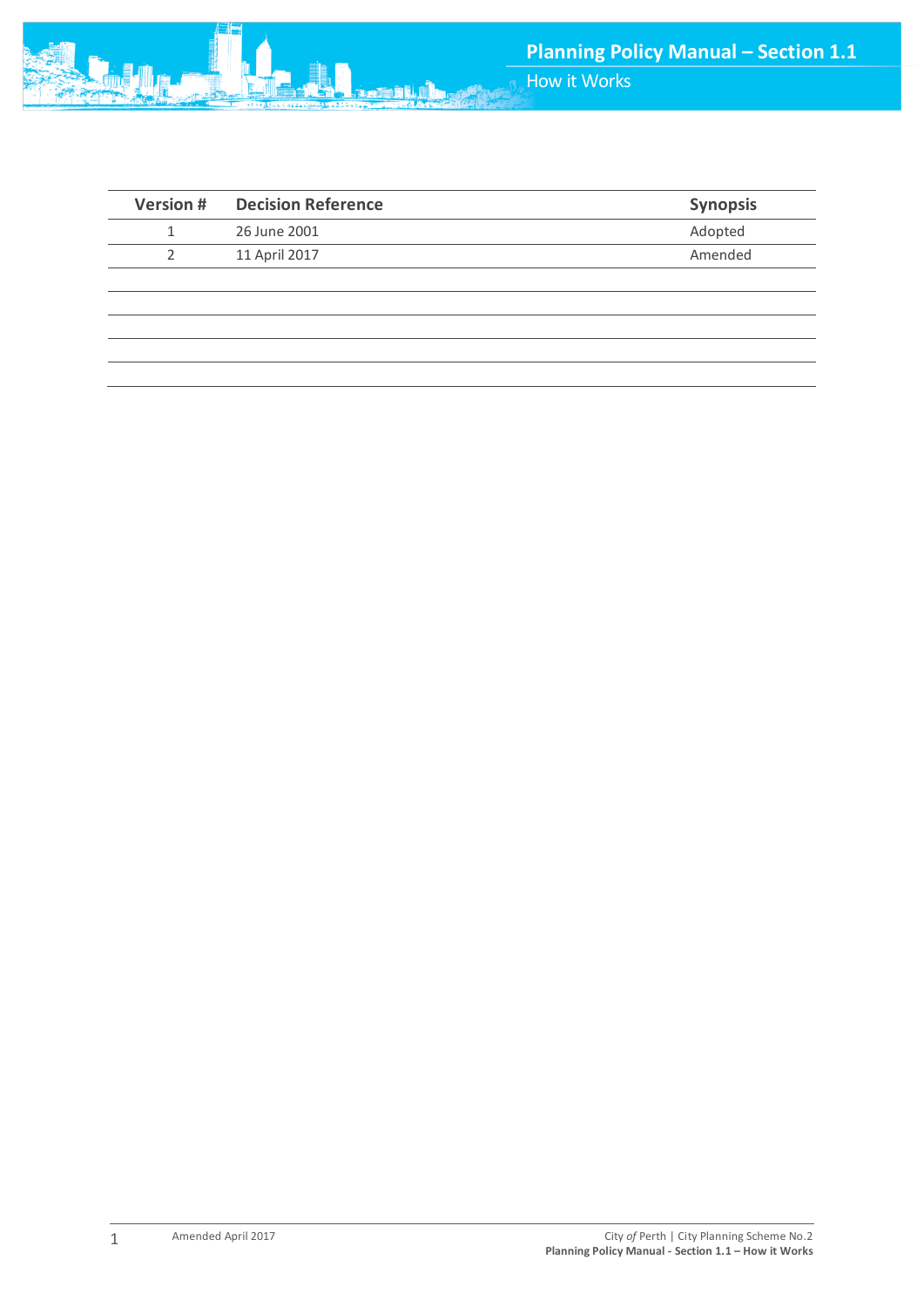# **WHAT IS A POLICY MANUAL AND WHAT DOES IT CONTAIN?**

The Policy Manual is a file of planning provisions adopted by the local government. The file is intended as a working manual to assist in the preparation of development applications and the provisions are used as a basis for assessing development applications. Together with the Scheme Text, the Deemed Provisions and the Precinct Plans, the Manual forms the City Planning Scheme. All four components are relevant in determining development applications and should be consulted. The precinct plans refer to policies contained in the Manual.

## **HOW IS THE INFORMATION ORGANISED?**

The Policy Manual is divided into eight sections, including this introduction. The remaining sections are organised as follows:

#### **Section 2.0**

Outlines the general planning procedures concerning development applications.

#### **Sections 3.0, 4.0 and 5.0**

Contain general planning requirements.

#### **Section 6.0**

Lists other planning policies of a more specialised nature.

#### **Section 7.0**

Lists the local government's planning strategies.

#### **Section 8.0**

Provides registers of non-conforming uses and transferred plot ratio, in addition to the Heritage List.